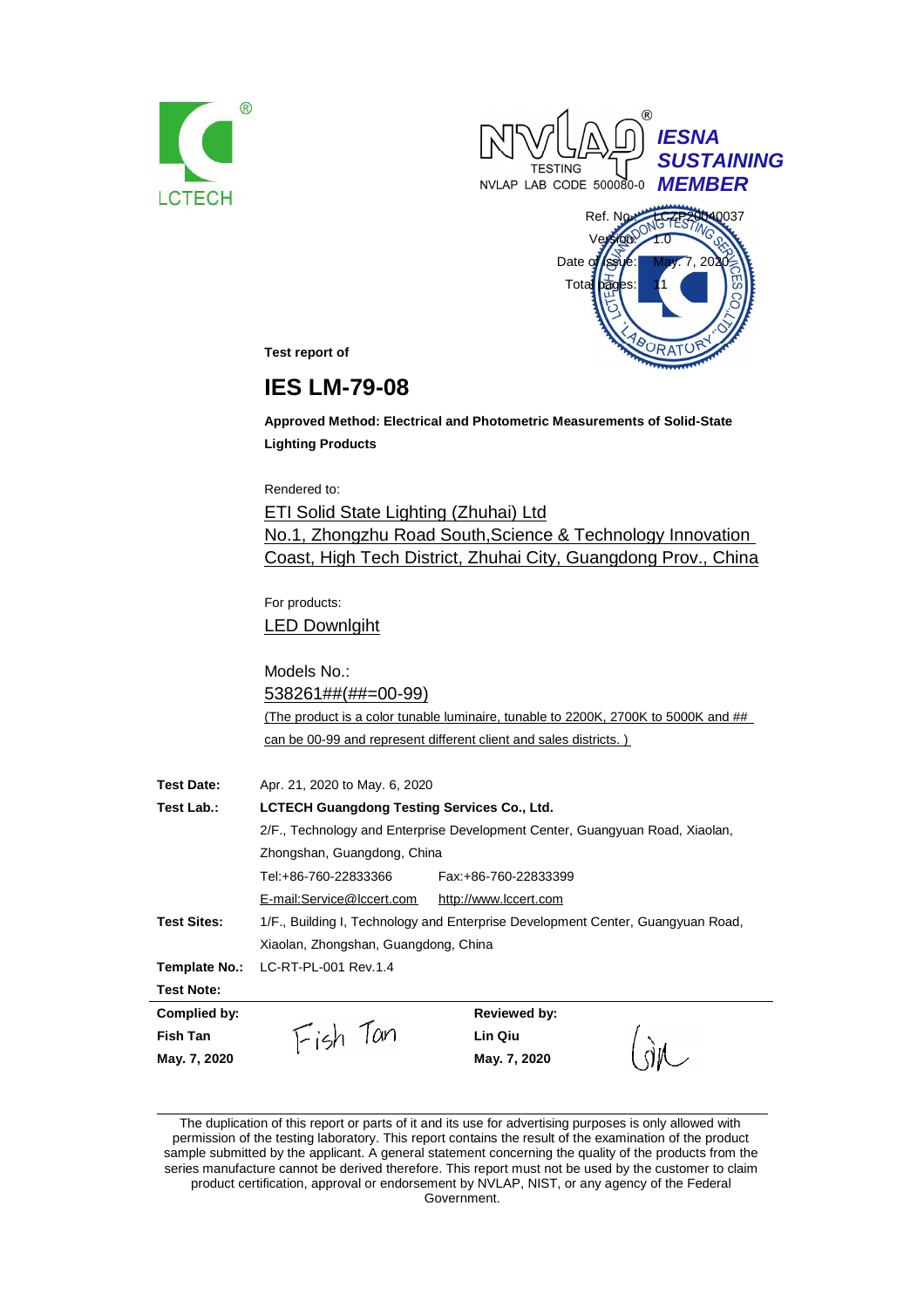



Page 2 of 11

# **Table of Contents**

| 1 <sub>1</sub> |     |  |
|----------------|-----|--|
|                | 1.1 |  |
|                | 1.2 |  |
|                | 1.3 |  |
| 2.             |     |  |
|                | 2.1 |  |
|                | 2.2 |  |
|                | 2.3 |  |
|                | 2.4 |  |
|                | 2.5 |  |
|                | 2.6 |  |
|                | 2.7 |  |
|                | 2.8 |  |
| 3.             |     |  |
|                | 3.1 |  |
|                | 3.2 |  |
|                | 3.3 |  |
| 4.             |     |  |
|                | 4.1 |  |
|                | 4.2 |  |
|                | 4.3 |  |
|                | 4.4 |  |
|                | 4.5 |  |
|                | 4.6 |  |
|                |     |  |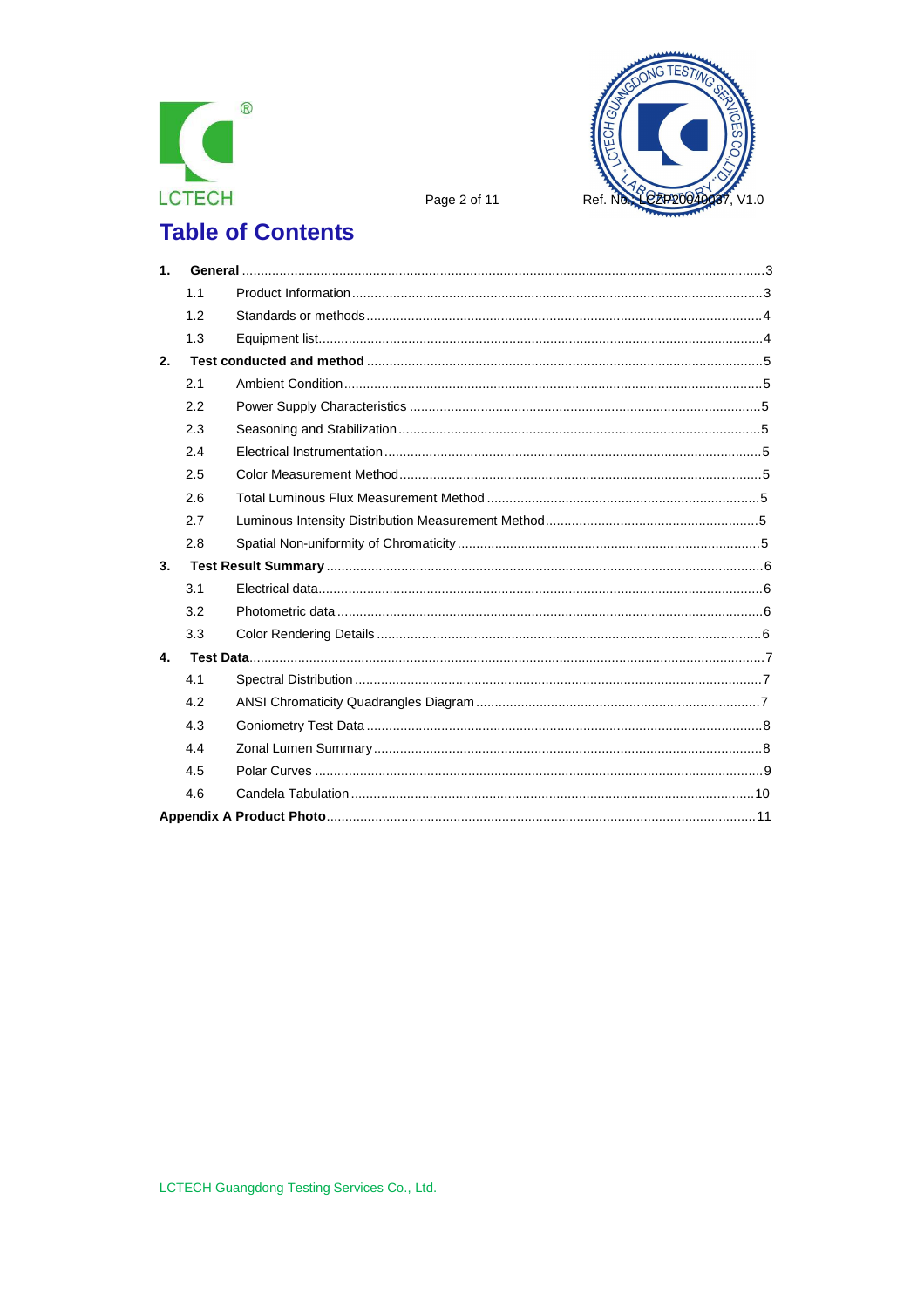

**1. General**



## **1.1 Product Information**

| <b>Brand Name</b>            | <b>Commercial Electric</b>                      |
|------------------------------|-------------------------------------------------|
| Product Type                 | <b>LED Downlight</b>                            |
| Model Number                 | 538261##(##=00-99)                              |
| <b>Rated Inputs</b>          | 120VAC, 60Hz                                    |
| <b>Rated Power</b>           | 10W                                             |
| Rated Light output           | 550lm                                           |
| Declared CCT                 | 2700K, 3000K, 3500K, 4000K, 5000K               |
| Power Supply                 | ETIAD01000200036DDA                             |
| LED Package, Array or Module | SPMWH6229AQ7SGW*SM +SPMWH1228FD7WAL*SE, SAMSUNG |
|                              | ELECTRONICS CO., LTD.                           |
| <b>Receipt Samples</b>       | 1 unit                                          |
| Sample Code of lab.          | 200414108006                                    |
| Date of Receipt Samples      | Apr. 14, 2020                                   |
| <b>Note</b>                  | 2700K was selected for the test.                |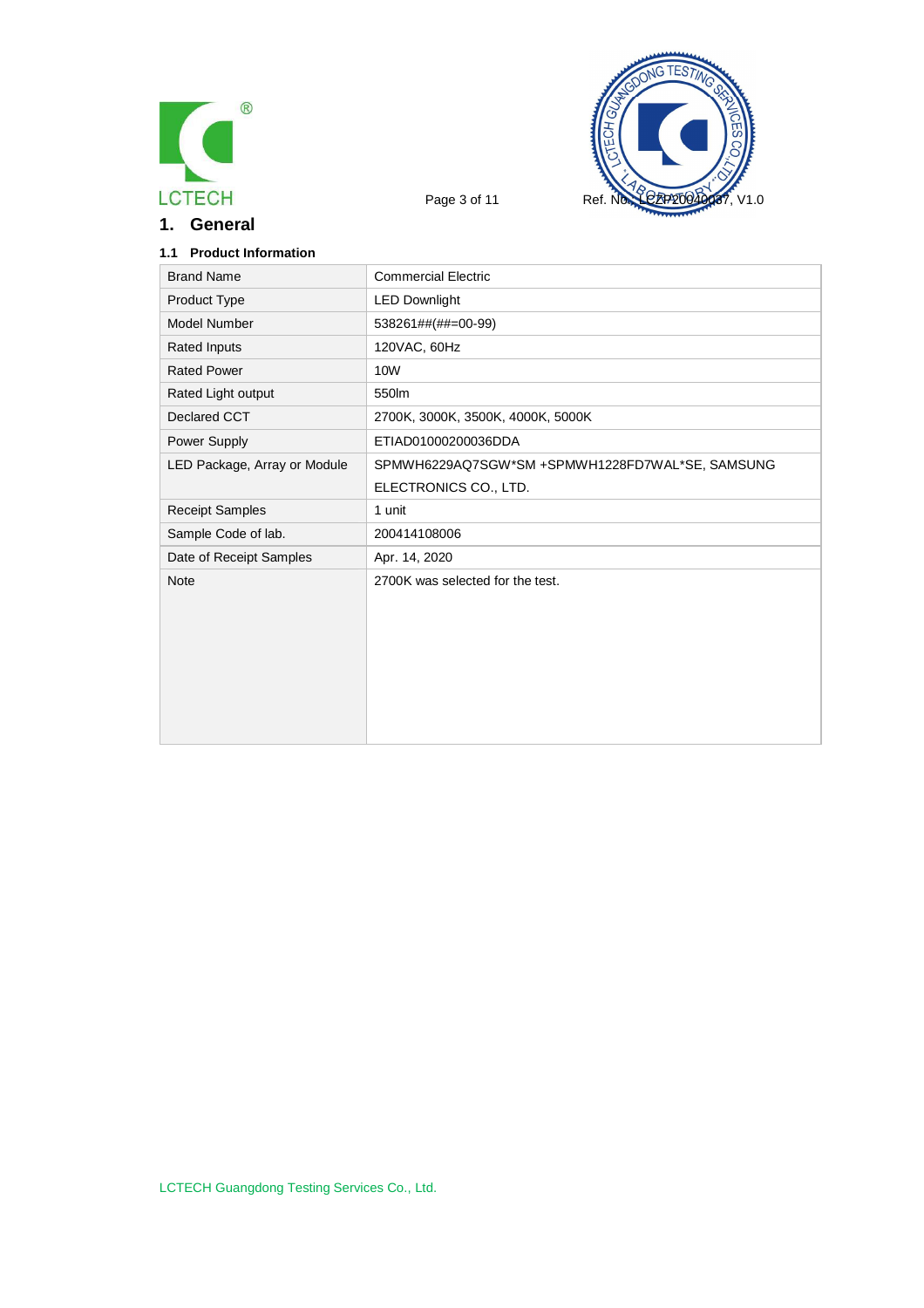



#### **1.2 Standards or methods**

The following standards are partly or totally used or referenced for test:

| No.                     | Name                                                                     |
|-------------------------|--------------------------------------------------------------------------|
| ANSI/NEMA/ ANSLG        | Specifications for the Chromaticity of Solid State Lighting Products     |
| C78.377-2011 or 2015 or |                                                                          |
| 2017                    |                                                                          |
| ANSI C82.77-2002        | Harmonic Emission Limits—Related Power Quality Requirements for Lighting |
|                         | Equipment                                                                |
| CIE Pub. No. 13.3-1995  | Method of Measuring and Specifying Color Rendering of Light Sources      |
| CIE Pub. No. 15:2004    | Colorimetry                                                              |
| <b>IES LM-79-08</b>     | Electrical and Photometric Measurements of Solid-State Lighting Products |

#### **1.3 Equipment list**

| <b>Instrument</b>                 | ID          | Model name         | Cal. date  | <b>Next cal. Date</b> |
|-----------------------------------|-------------|--------------------|------------|-----------------------|
| <b>AC Power supply</b>            | LC-I-987    | APW-120N           | 2020-01-06 | 2021-01-05            |
| <b>AC Power supply</b>            | LC-I-989    | <b>APW-120N</b>    | 2020-01-06 | 2021-01-05            |
| Power analyzer                    | LC-I-928    | WT210              | 2019-12-29 | 2020-12-28            |
| Power analyzer                    | LC-I-954    | WT210              | 2019-12-26 | 2020-12-25            |
| Multimeter                        | LC-I-972    | Fluke 17B          | 2019-07-29 | 2020-07-28            |
| Photometric colorimetric          |             |                    |            |                       |
| electric system*                  | LC-I-956    | <b>HAAS-2000</b>   | Before use | Before use            |
| (2 meter sphere)                  |             |                    |            |                       |
| Standard lamp**                   | LC-PL-I-011 | D <sub>204</sub> C | 2019-08-01 | 2020-07-31            |
| Luminous Flux Standard<br>Lamp*** | LC-PL-I-003 | 24V100W            | 2019-08-01 | 2020-07-31            |
| Goniophotometer(with              | LC-I-902    | GMS2000            | 2020-04-24 | 2021-04-23            |
| mirror)                           |             |                    |            |                       |
| Wireless temperature              | LC-I-PL-009 | DWLR-DLR           | 2020-01-03 | 2021-01-02            |
| transmitter                       |             |                    |            |                       |
| Wireless temperature              | LC-I-PL-008 | DWLR-DLR           | 2020-01-03 | 2021-01-02            |
| transmitter                       |             |                    |            |                       |

*Note:*

*\* Bandwidth of spectroradiometer is 1 nm.*

*\*\* halogen lamp, 100W, omni-directional type, and its traceability to NIM.*

*\*\*\* halogen lamp, 100W, omni-directional type, and its traceability to NIM.*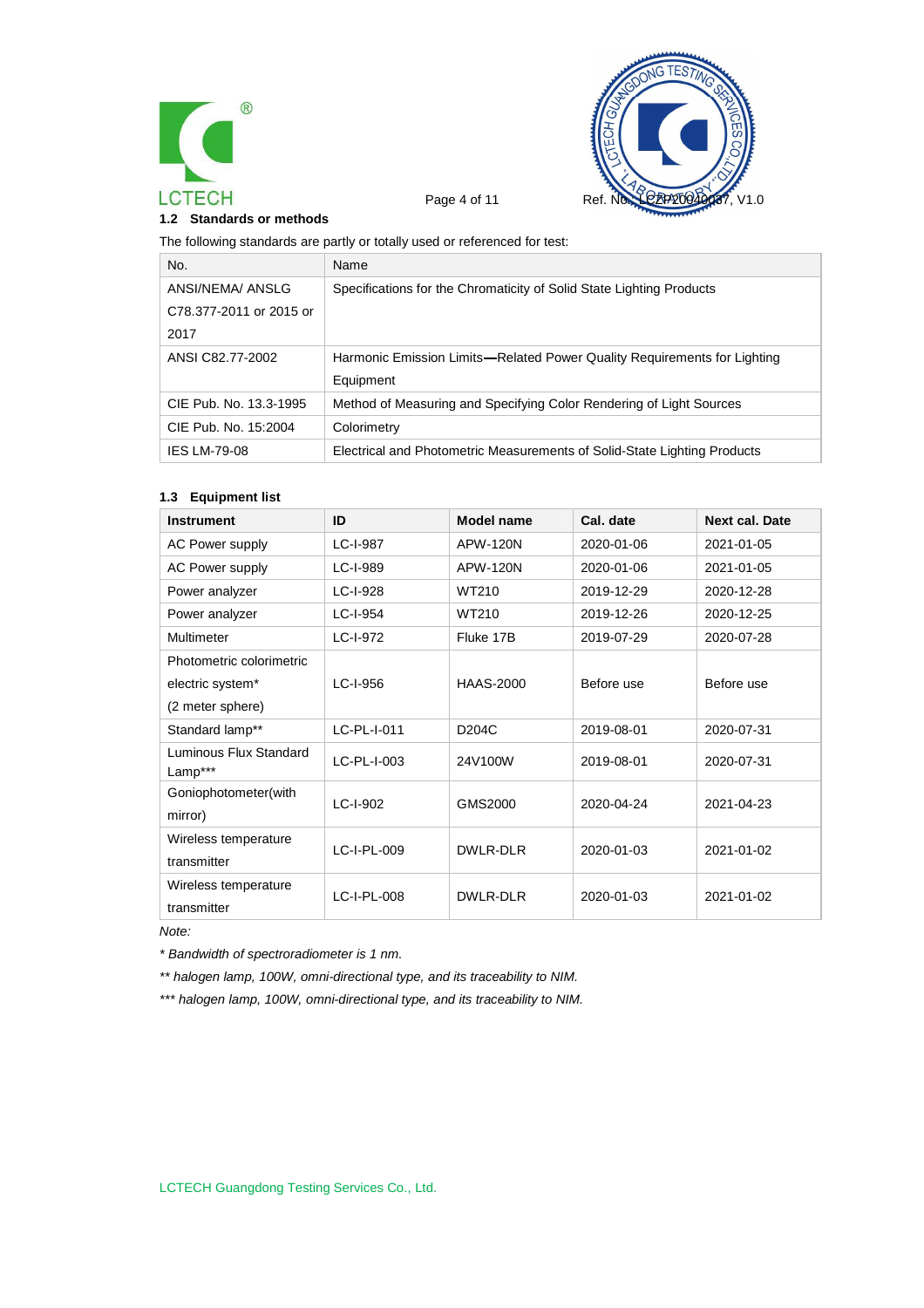



Page 5 of 11 Ref.

# **2. Test conducted and method**

The lamp/luminaire was operated at least 2 hours to reach stabilization and temperature equilibrium before test.

#### **2.1 Ambient Condition**

The ambient temperature in which measurements are being taken was maintained at 25 °C  $\pm$  1°C; the air flow around the sample(s) being tested did not affect the performance.

#### **2.2 Power Supply Characteristics**

The AC power supply had a sinusoidal voltage wave shape at the prescribed frequency (60 Hz) such that the RMS summation of the harmonic components does not exceed 3 percent of the fundamental during operation of the test item.

The voltage of AC power supply (RMS voltage) applied to the device under test was regulated to within ±0.2 percent under load.

#### **2.3 Seasoning and Stabilization**

No seasoning was performed in accordance with IESNA LM-79-08. And before the measurement, the sample was stabilized until the light output and power variations were less than 0.5% in 30 minutes intervals (3 readings, 15 minutes apart).

#### **2.4 Electrical Instrumentation**

The calibration uncertainties of the instruments for AC voltage and current were less than 0.2 percent, and the calibration uncertainty of the AC power meter was less than 0.5 percent(95 % confidence interval,  $k=2$ ).

#### **2.5 Color Measurement Method**

Spectral radiant flux was measured by a sphere (2 meter)-spectroradiometer system, and the color characteristics (Color rendering index, correlated color temperature, chromaticity coordinate) were calculated from these by software automatically.

#### **2.6 Total Luminous Flux Measurement Method**

Total luminous flux was measured by type C goniophotometer system.

Light intensity distribution was measured by a type C goniophotometer (with mirror) which can keep the sample in burn position when the tests conduct, and the total luminous flux was calculated from the intensity data by software automatically.

#### **2.7 Luminous Intensity Distribution Measurement Method**

Luminous intensity distribution was measured by a mirror-type goniophotometer (Type C) which can keep the sample in burn position when the tests conduct, and the kinds of graph were generated by software automatically.

#### **2.8 Spatial Non-uniformity of Chromaticity**

The customer did not require this measurement.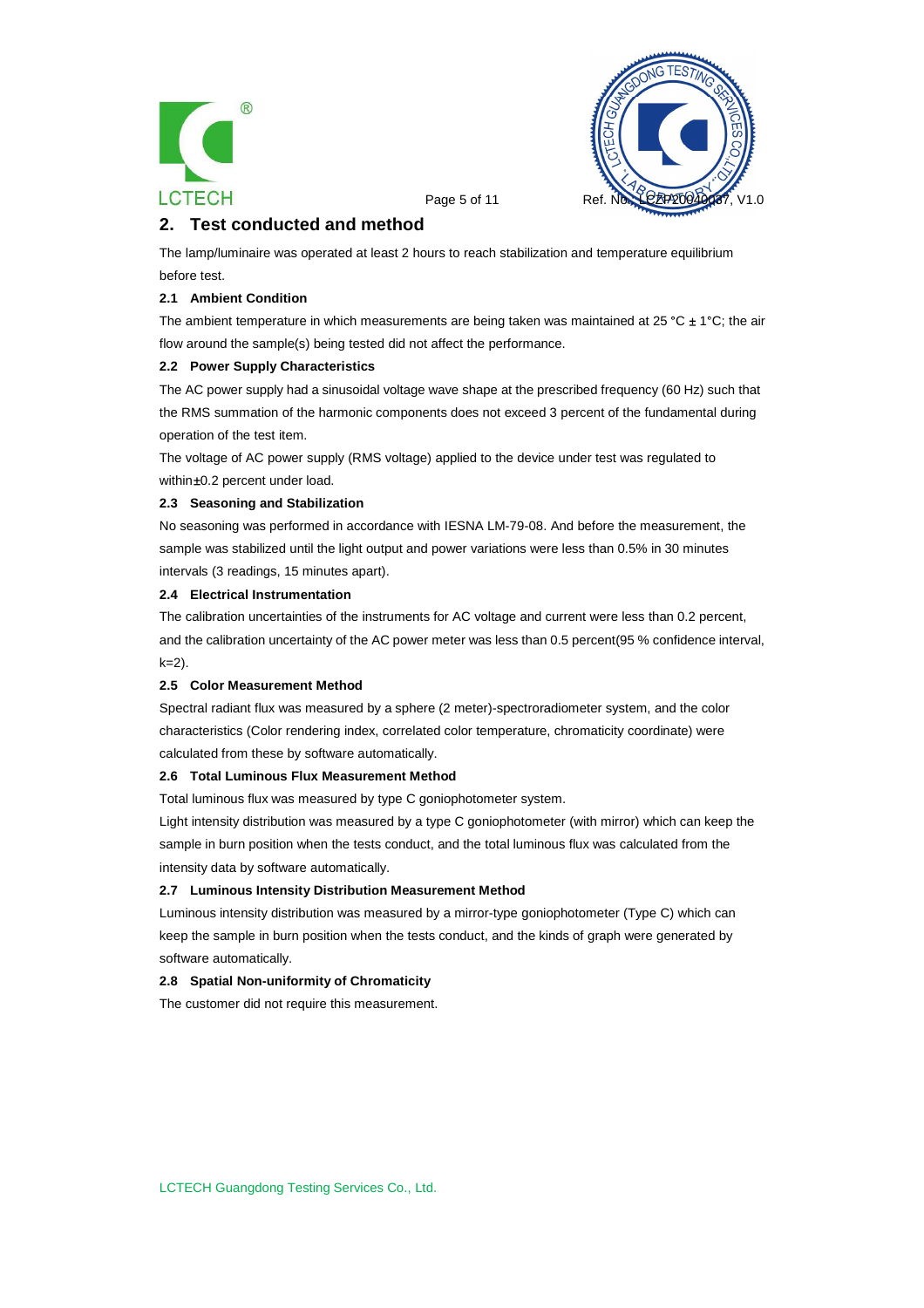



# **3. Test Result Summary**

# **3.1 Electrical data**

| Criteria Item             | Result(Sphere) | Result(Goniophotometer) |
|---------------------------|----------------|-------------------------|
| Input Voltage & Frequency | 120.00 V~60Hz  | 120.04V~60Hz            |
| Input Current(A)          | 0.084          | 0.083                   |
| Total Power(W)            | 9.53           | 9.45                    |
| Power Factor              | 0.949          | 0.946                   |
| Off-state Power(W)        | $\blacksquare$ | -                       |

#### **3.2 Photometric data**

| Criteria Item                         | Result(Sphere)              | Result(Goniophotometer)   |
|---------------------------------------|-----------------------------|---------------------------|
| Total Lumens(Im)                      |                             | 581.38                    |
| Luminaire Efficacy(Im/W)              |                             | 61.52                     |
| Correlated Color Temperature (CCT)(K) | 2642                        |                           |
| Color Rendering Index (CRI)           | 92.0                        |                           |
| R <sub>9</sub>                        | 55                          |                           |
| Chromaticity Coordinate (x,y)         | $x = 0.4642$ y = 0.4107     |                           |
| Chromaticity Coordinate (u,v)         | $u = 0.2652$ $v = 0.3521$   |                           |
| Chromaticity Coordinate (u', v')      | $u' = 0.2652$ $v' = 0.5281$ |                           |
| Duv                                   | $-0.0002$                   |                           |
| Zone Lumens between 0-60 °            |                             | 80.34 %                   |
|                                       |                             | $CO/180 = 111.0^{\circ}$  |
| Beam Angle(50% Imax)                  |                             | $C90/270 = 111.2^{\circ}$ |

### **3.3 Color Rendering Details**

| R <sub>1</sub> | R <sub>2</sub>  | R <sub>3</sub>  | R <sub>4</sub>  | R <sub>5</sub>  | R <sub>6</sub>  | R7              | R <sub>8</sub>           |
|----------------|-----------------|-----------------|-----------------|-----------------|-----------------|-----------------|--------------------------|
| 92             | 96              | 99              | 91              | 92              | 96              | 91              | 79                       |
| R <sub>9</sub> | R <sub>10</sub> | R <sub>11</sub> | R <sub>12</sub> | R <sub>13</sub> | R <sub>14</sub> | R <sub>15</sub> | $\overline{\phantom{a}}$ |
| 55             | 90              | 92              | 83              | 93              | 99              | 87              | $\blacksquare$           |

*Note: N/A*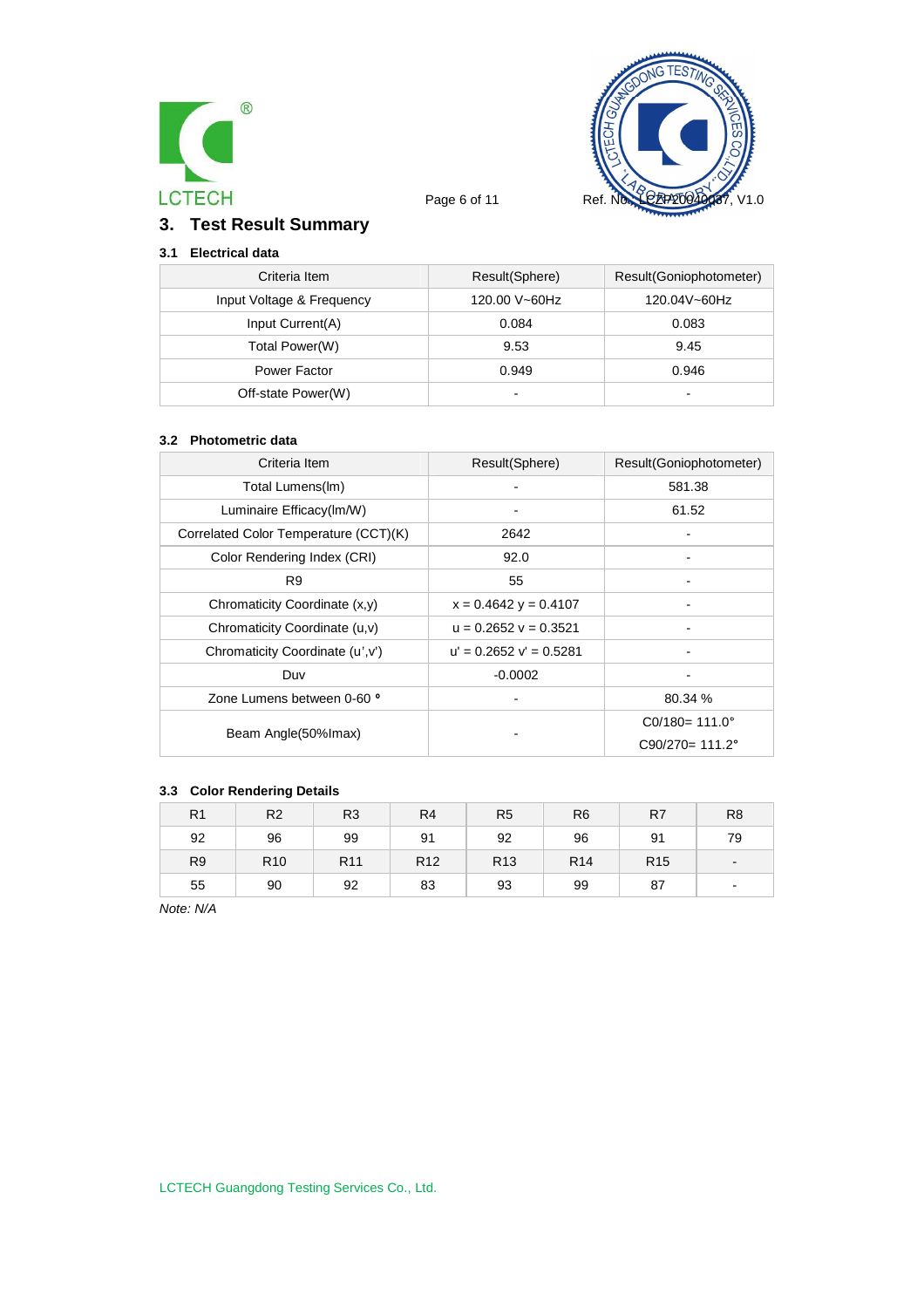

**4.2 ANSI Chromaticity Quadrangles Diagram**



LCTECH Guangdong Testing Services Co., Ltd.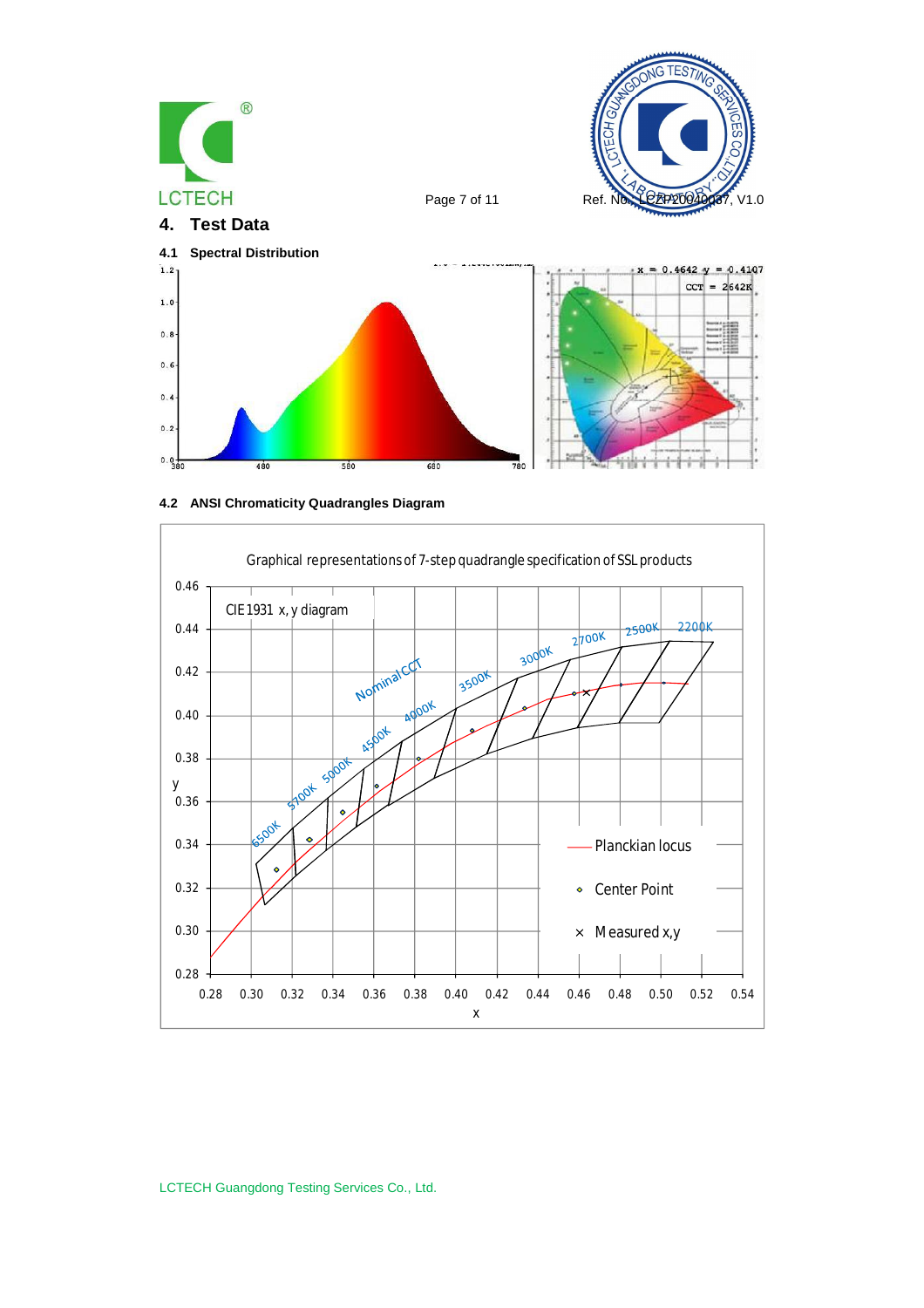



| 4.3 Goniometry Test Data |  |
|--------------------------|--|
|--------------------------|--|

| CIE Type                    | Direct  | <b>Basic Luminous Shape</b> | Circular          |  |
|-----------------------------|---------|-----------------------------|-------------------|--|
| Spacing Criteria (0-180)    | 1.26    | Luminous Length             | 0.05 m (Diameter) |  |
| Spacing Criteria (90-270)   | 1.26    | Luminous Width              | 0.05 m (Diameter) |  |
| Spacing Criteria (Diagonal) | 1.38    | Luminous Height             | 0.00 m            |  |
| <b>Test Distance</b>        | 29.63 m |                             |                   |  |

## **4.4 Zonal Lumen Summary**

| Zone      | Lumens | %Lamp  | %Fixt  |
|-----------|--------|--------|--------|
| $0 - 20$  | 76.44  | 13.10  | 13.10  |
| $0 - 30$  | 162.08 | 27.90  | 27.90  |
| $0 - 40$  | 264.93 | 45.60  | 45.60  |
| $0 - 60$  | 467.12 | 80.30  | 80.30  |
| $0 - 80$  | 575.24 | 98.90  | 98.90  |
| 0-90      | 580.94 | 99.90  | 99.90  |
| 10-90     | 561.14 | 96.50  | 96.50  |
| 20-40     | 188.50 | 32.40  | 32.40  |
| 20-50     | 294.89 | 50.70  | 50.70  |
| 40-70     | 273.74 | 47.10  | 47.10  |
| 60-80     | 108.11 | 18.60  | 18.60  |
| 70-80     | 36.56  | 6.30   | 6.30   |
| 80-90     | 5.70   | 1.00   | 1.00   |
| 90-110    | 0.05   | 0.00   | 0.00   |
| 90-120    | 0.09   | 0.00   | 0.00   |
| 90-130    | 0.12   | 0.00   | 0.00   |
| 90-150    | 0.20   | 0.00   | 0.00   |
| 90-180    | 0.44   | 0.10   | 0.10   |
| 110-180   | 0.39   | 0.10   | 0.10   |
| $0 - 180$ | 581.38 | 100.00 | 100.00 |
|           |        |        |        |

Total Luminaire Efficiency = 100.00%

#### **ZONAL LUMEN SUMMARY**

| Zone    | Lumens |
|---------|--------|
| 0-10    | 19.80  |
| 10-20   | 56.64  |
| 20-30   | 85.65  |
| 30-40   | 102.85 |
| 40-50   | 106.39 |
| 50-60   | 95.79  |
| 60-70   | 71.55  |
| 70-80   | 36.56  |
| 80-90   | 5.70   |
| 90-100  | 0.02   |
| 100-110 | 0.03   |
| 110-120 | 0.04   |
| 120-130 | 0.02   |
| 130-140 | 0.04   |
| 140-150 | 0.04   |
| 150-160 | 0.09   |
| 160-170 | 0.11   |
| 170-180 | 0.04   |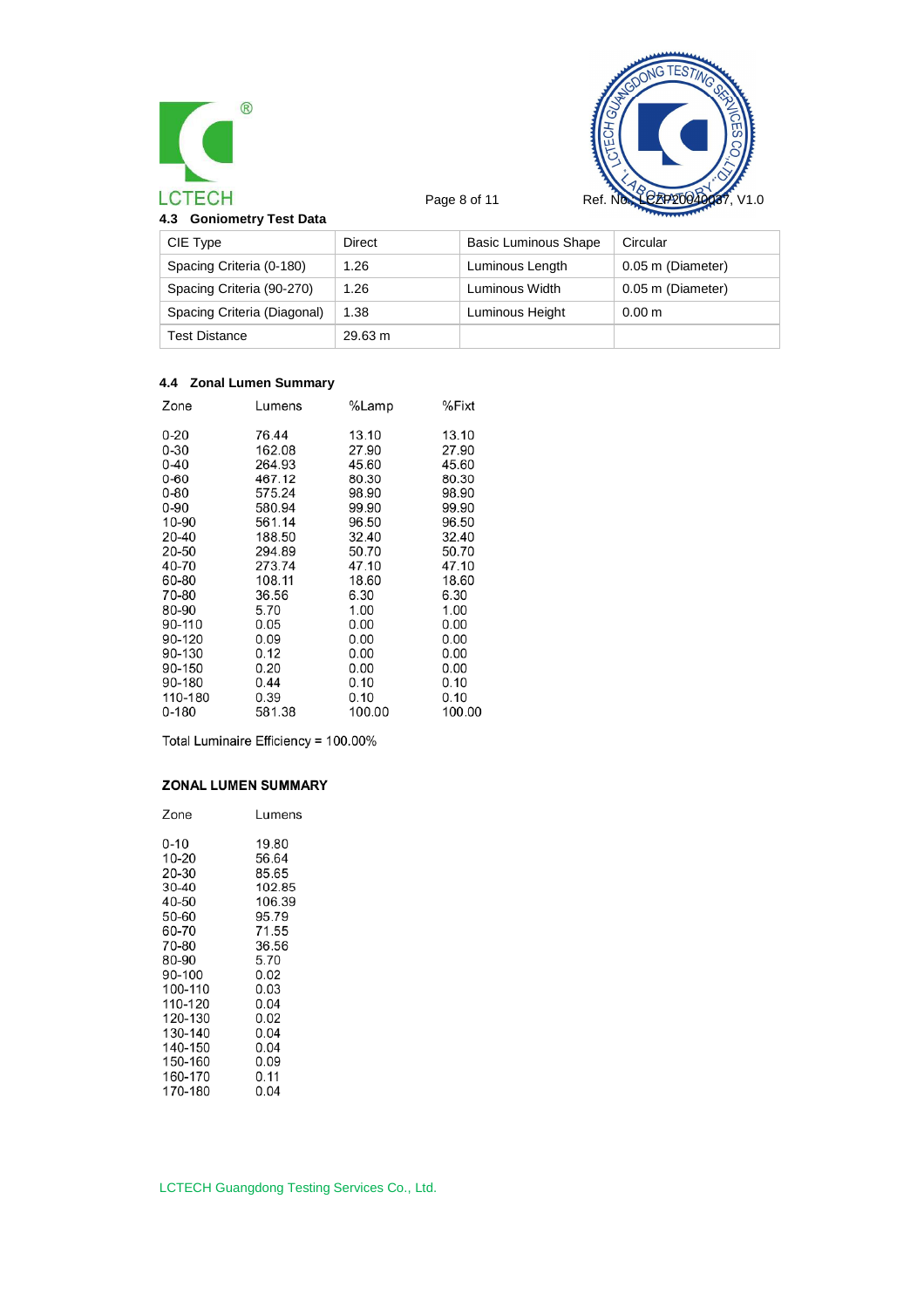





Maximum Candela = 209.41 Located At Horizontal Angle = 0, Vertical Angle = 0<br># 1 - Vertical Plane Through Horizontal Angles (0 - 180)<br># 2 - Vertical Plane Through Horizontal Angles (90 - 270)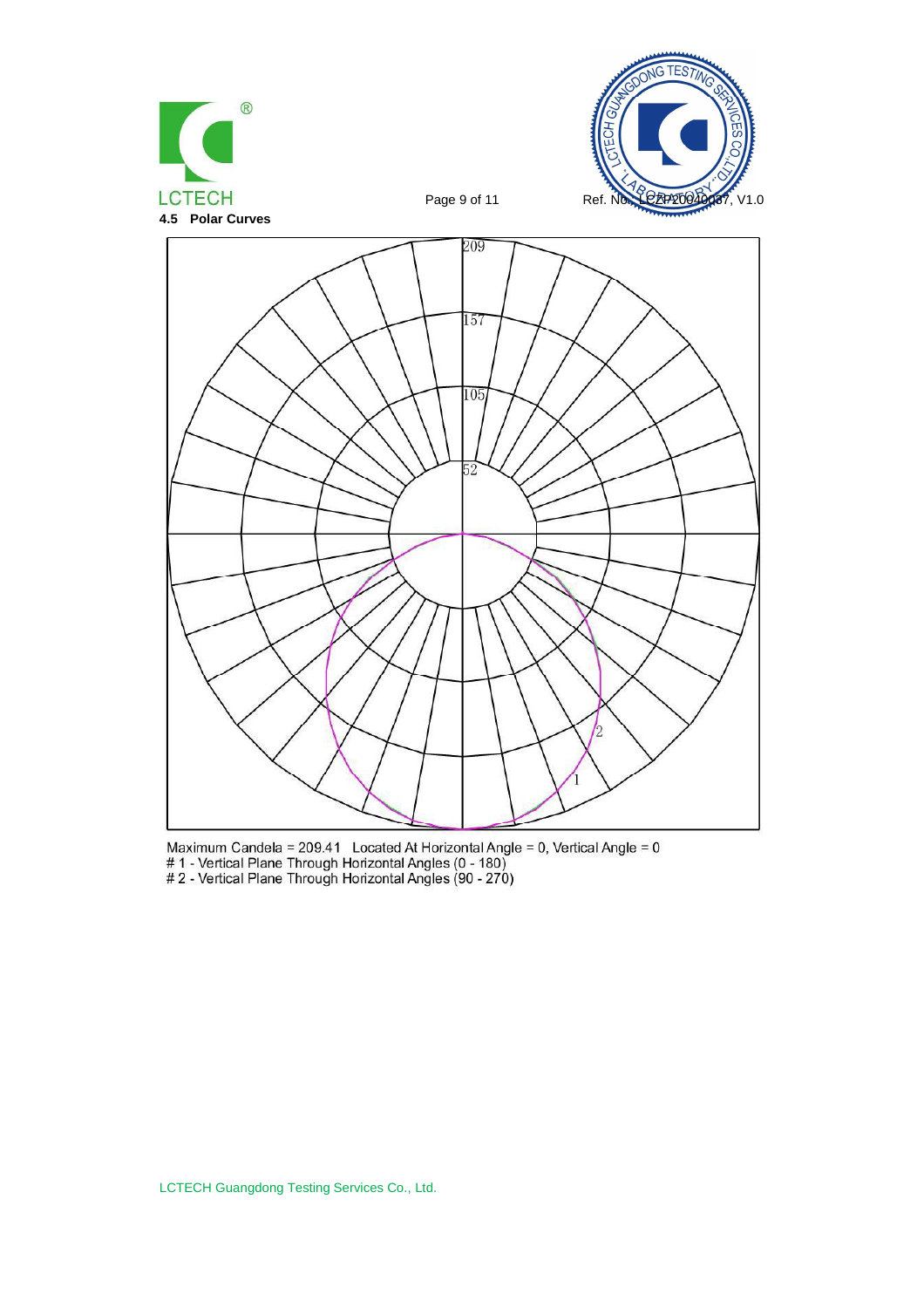



|            | o              | 15             | 30             | 45             | 60             | 75             | 90             |
|------------|----------------|----------------|----------------|----------------|----------------|----------------|----------------|
| 0          | 209.410        | 209.410        | 209.410        | 209.410        | 209.410        | 209.410        | 209.410        |
| 5          | 208.217        | 208.107        | 208.107        | 208.066        | 208.427        | 208.427        | 208.588        |
| 10         | 205.478        | 205.480        | 205.480        | 205.334        | 205.698        | 205.698        | 205.346        |
| 15         | 200.132        | 200.292        | 200.292        | 200.285        | 201.435        | 201.435        | 200.764        |
| 20         | 193.859        | 194.066        | 194.066        | 193.515        | 194.772        | 194.772        | 194.063        |
| 25         | 185.376        | 185.745        | 185.745        | 185.095        | 186.410        | 186.410        | 185.417        |
| 30         | 175.480        | 175.945        | 175.945        | 175.483        | 176.723        | 176.723        | 175.430        |
| 35         | 163.331        | 164.002        | 164.002        | 163.662        | 165.279        | 165.279        | 163.715        |
| 40         | 151.049        | 151.598        | 151.598        | 150.941        | 152.727        | 152.727        | 151.264        |
| 45         | 137.442        | 137.761        | 137.761        | 137.162        | 139.020        | 139.020        | 137.128        |
| 50         | 122.642        | 122.774        | 122.774        | 122.059        | 123.982        | 123.982        | 122.084        |
| 55         | 106.605        | 106.860        | 106.860        | 106.337        | 108.547        | 108.547        | 106.564        |
| 60         | 90.126         | 90.330         | 90.330         | 89.669         | 91.567         | 91.567         | 89.228         |
| 65         | 72.277         | 71.966         | 71.966         | 71.457         | 73.975         | 73.975         | 71.720         |
| 70         | 53.104         | 52.946         | 52.946         | 52.653         | 54.704         | 54.704         | 52.482         |
| 75         | 34.416         | 33.923         | 33.923         | 33.578         | 35.496         | 35.496         | 33.201         |
| 80         | 16.170         | 15.764         | 15.764         | 15.964         | 17.709         | 17.709         | 15.606         |
| 85         | 2.651          | 2.114          | 2.114          | 2.165          | 2.544          | 2.544          | 1.383          |
| 90         | 0.044          | 0.022          | 0.022          | 0.000          | 0.000          | 0.000          | 0.000          |
| 95         | 0.044<br>0.044 | 0.022<br>0.044 | 0.022<br>0.044 | 0.000<br>0.044 | 0.000<br>0.022 | 0.000<br>0.022 | 0.000<br>0.000 |
| 100<br>105 | 0.044          | 0.022          | 0.022          | 0.022          | 0.022          | 0.022          | 0.043          |
| 110        | 0.044          | 0.044          | 0.044          | 0.066          | 0.044          | 0.044          | 0.043          |
| 115        | 0.044          | 0.044          | 0.044          | 0.066          | 0.044          | 0.044          | 0.043          |
| 120        | 0.044          | 0.044          | 0.044          | 0.022          | 0.000          | 0.000          | 0.043          |
| 125        | 0.000          | 0.000          | 0.000          | 0.022          | 0.022          | 0.022          | 0.043          |
| 130        | 0.044          | 0.044          | 0.044          | 0.044          | 0.022          | 0.022          | 0.043          |
| 135        | 0.088          | 0.066          | 0.066          | 0.066          | 0.044          | 0.044          | 0.043          |
| 140        | 0.088          | 0.066          | 0.066          | 0.044          | 0.022          | 0.022          | 0.000          |
| 145        | 0.088          | 0.088          | 0.088          | 0.066          | 0.065          | 0.065          | 0.043          |
| 150        | 0.044          | 0.066          | 0.066          | 0.088          | 0.131          | 0.131          | 0.086          |
| 155        | 0.221          | 0.176          | 0.176          | 0.176          | 0.197          | 0.197          | 0.173          |
| 160        | 0.353          | 0.353          | 0.353          | 0.331          | 0.327          | 0.327          | 0.303          |
| 165        | 0.442          | 0.397          | 0.397          | 0.353          | 0.349          | 0.349          | 0.346          |
| 170        | 0.442          | 0.463          | 0.463          | 0.463          | 0.480          | 0.480          | 0.476          |
| 175        | 0.442          | 0.485          | 0.485          | 0.529          | 0.481          | 0.481          | 0.476          |
| 180        | 0.291          | 0.291          | 0.291          | 0.291          | 0.291          | 0.291          | 0.291          |